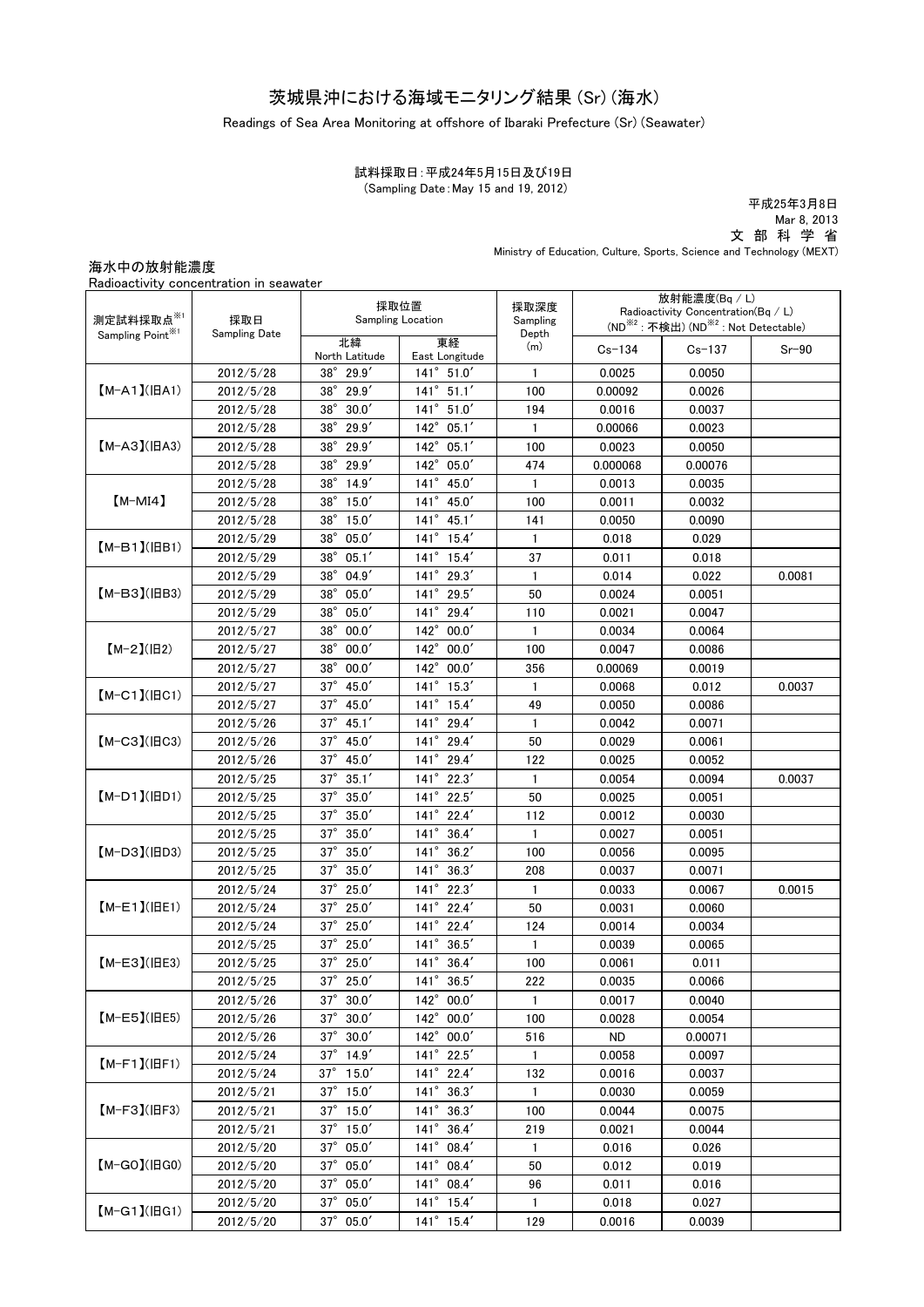| 測定試料採取点※1<br>Sampling Point <sup>361</sup> | 採取日<br>Sampling Date | 採取位置<br>Sampling Location     |                               | 採取深度<br>Sampling<br>Depth | 放射能濃度(Bq/L)<br>Radioactivity Concentration(Bq / L)<br>(ND <sup>※2</sup> : 不検出) (ND <sup>※2</sup> : Not Detectable) |            |         |
|--------------------------------------------|----------------------|-------------------------------|-------------------------------|---------------------------|--------------------------------------------------------------------------------------------------------------------|------------|---------|
|                                            |                      | 北緯<br>North Latitude          | 東経<br>East Longitude          | (m)                       | $Cs - 134$                                                                                                         | $Cs - 137$ | $Sr-90$ |
| $[M-G3](HG3)$                              | 2012/5/20            | $37^{\circ}$ 05.0'            | $141^{\circ}$ 29.4'           | $\mathbf{1}$              | 0.0021                                                                                                             | 0.0048     |         |
|                                            | 2012/5/20            | $37^{\circ}$ 05.0'            | 141° 29.4'                    | 100                       | 0.0040                                                                                                             | 0.0078     |         |
|                                            | 2012/5/20            | $37^\circ$<br>05.0'           | 141° 29.3'                    | 193                       | 0.0013                                                                                                             | 0.0032     |         |
| $[M-G4](HG4)$                              | 2012/5/21            | $36^{\circ}$<br>59.8'         | $\frac{1}{141}$ ° 44.9'       | $\mathbf{1}$              | 0.0038                                                                                                             | 0.0073     |         |
|                                            | 2012/5/21            | $36^{\circ}$<br>59.9'         | $\frac{1}{141}$ ° 44.9'       | 100                       | 0.0039                                                                                                             | 0.0075     |         |
|                                            | 2012/5/21            | $36^\circ$<br>$59.9^{\prime}$ | $\frac{1}{141^{\circ}}$ 45.0' | 647                       | 0.000068                                                                                                           | 0.00064    |         |
| $(M-H1)(HH1)$                              | 2012/5/19            | $36^{\circ}$<br>55.0'         | 141° 08.3'                    | 1                         | 0.041                                                                                                              | 0.060      |         |
|                                            | 2012/5/19            | $36^\circ$<br>55.0'           | $141^{\circ}$ 08.4'           | 123                       | 0.0021                                                                                                             | 0.0043     |         |
| 【М-НЗ】(旧Н3)                                | 2012/5/19            | 55.0'<br>$36^\circ$           | $141^{\circ}$ 22.4'           | $\mathbf{1}$              | 0.0045                                                                                                             | 0.0085     |         |
|                                            | 2012/5/19            | $36^\circ$<br>55.0'           | $141^\circ$<br>22.4'          | 100                       | 0.0056                                                                                                             | 0.010      |         |
|                                            | 2012/5/19            | $36^{\circ}$<br>55.0'         | 141° 22.4'                    | 220                       | 0.0014                                                                                                             | 0.0033     |         |
| $[M-IO](HIO)$                              | 2012/5/18            | $36^\circ$<br>45.0'           | 140° 52.9'                    | $\mathbf{1}$              | 0.030                                                                                                              | 0.046      |         |
|                                            | 2012/5/18            | $36^{\circ}$<br>45.0'         | $140^\circ$<br>53.0'          | 63                        | 0.021                                                                                                              | 0.031      |         |
| $[M-I1]( H1)$                              | 2012/5/19            | $36^\circ$<br>45.1'           | 140° 56.9'                    | 1                         | 0.055                                                                                                              | 0.087      | 0.020   |
|                                            | 2012/5/19            | $36^{\circ}$<br>45.0'         | $140^\circ$<br>57.0'          | 50                        | 0.0099                                                                                                             | 0.016      |         |
|                                            | 2012/5/19            | $36^{\circ}$<br>45.0'         | $140^\circ$<br>57.0'          | 89                        | 0.020                                                                                                              | 0.029      |         |
| $[M-I3]( H13)$                             | 2012/5/19            | $36^\circ$<br>45.0'           | $141^\circ$<br>11.1'          | $\mathbf{1}$              | 0.0086                                                                                                             | 0.012      |         |
|                                            | 2012/5/19            | $36^\circ$<br>44.9'           | 141° 11.0'                    | 100                       | 0.0040                                                                                                             | 0.0085     |         |
|                                            | 2012/5/19            | 45.0'<br>$36^{\circ}$         | 141° 11.0'                    | 171                       | 0.0020                                                                                                             | 0.0046     |         |
| $(M-J1)(HJI)$                              | 2012/5/16            | 25.0'<br>$36^{\circ}$         | 43.0'<br>$140^\circ$          | $\mathbf{1}$              | 0.045                                                                                                              | 0.069      | 0.016   |
|                                            | 2012/5/16            | $36^{\circ}$<br>25.0'         | $140^\circ$<br>43.0'          | 41                        | 0.010                                                                                                              | 0.017      |         |
| $[M-J3](HJ3)$                              | 2012/5/18            | $36^{\circ}$<br>24.9'         | $141^\circ$<br>04.0'          | $\mathbf{1}$              | 0.0014                                                                                                             | 0.0037     |         |
|                                            | 2012/5/18            | $36^\circ$<br>25.0'           | $141^\circ$<br>04.0'          | 100                       | 0.0048                                                                                                             | 0.0086     |         |
|                                            | 2012/5/18            | $36^{\circ}$<br>24.9'         | $141^\circ$<br>03.9'          | 558                       | 0.00011                                                                                                            | 0.00088    |         |
| $[M-IB2]$                                  | 2012/5/16            | $36^{\circ}$<br>25.1'         | $140^{\circ}$ 51.0'           | $\mathbf{1}$              | 0.050                                                                                                              | 0.074      |         |
|                                            | 2012/5/16            | $36^\circ$<br>24.9'           | $140^\circ$<br>$51.0'$        | 105                       | 0.0013                                                                                                             | 0.0031     |         |
| $[M-K1](HK1)$                              | 2012/5/15            | $36^{\circ}$<br>04.0'         | $140^\circ$<br>43.0'          | $\mathbf{1}$              | 0.047                                                                                                              | 0.069      | 0.014   |
|                                            | 2012/5/15            | $36^{\circ}$<br>04.0'         | $140^\circ$<br>43.1'          | 22                        | 0.0098                                                                                                             | 0.015      |         |
| $[M-IB4]$                                  | 2012/5/15            | $36^{\circ}$<br>$05.0'$       | 140° 51.9'                    | 1                         | 0.015                                                                                                              | 0.024      |         |
|                                            | 2012/5/15            | $36^\circ$<br>05.0'           | $140^\circ$<br>52.0'          | 111                       | 0.0087                                                                                                             | 0.014      |         |
| $[M-L1](HLI)$                              | 2012/5/17            | $35^{\circ}$<br>45.0'         | $140^{\circ}$ 56.9'           | $\mathbf{1}$              | 0.0047                                                                                                             | 0.0088     |         |
|                                            | 2012/5/17            | $35^{\circ}$<br>45.0'         | $57.1'$<br>$140^\circ$        | 37                        | 0.0049                                                                                                             | 0.0093     |         |
| $[M-L3](HL3)$                              | 2012/5/17            | $35^\circ$<br>45.0'           | $141^\circ$<br>$10.9'$        | $\mathbf{1}$              | 0.0050                                                                                                             | 0.0089     |         |
|                                            | 2012/5/17            | $35^{\circ}$<br>45.0'         | $141^\circ$<br>11.1'          | 100                       | 0.0061                                                                                                             | 0.010      |         |
|                                            | 2012/5/17            | $35^\circ$<br>45.0'           | $141^{\circ}$ 11.0'           | 157                       | 0.0049                                                                                                             | 0.0086     |         |
| $[M-24](H24)$                              | 2012/5/17            | $35^\circ$<br>29.9'           | $141^\circ$<br>00.0'          | 1                         | 0.00011                                                                                                            | 0.0015     |         |
|                                            | 2012/5/17            | $35^{\circ}$ 29.8'            | 140° 59.8'                    | 103                       | 0.00040                                                                                                            | 0.0021     |         |

※1 【 】内の番号は、図の測点番号に対応。

※1 The character enclosed in parentheses indicates Sampling Point in figure.

※2 NDの記載は、海水の放射能濃度の検出値が検出下限値を下回る場合。

【M-E5】(旧E5):Cs-134 0.000037 Bq/L

※2 ND indicates the case that the detected radioactivity concentration in seawater was lower than the detection limits.

【M-E5】(old E5):Cs-134 0.000037 Bq/L

\* 文部科学省の委託事業により、(公財)海洋生物環境研究所が採取した試料を(株)環境総合テクノスが分析。

\* The samples of seawater collected by Marine Ecology Research Institute (MERI) were analyzed by The General Environmental Technos Co. Ltd.,

on the request of Ministry of Education, Culture, Sports, Science and Technology(MEXT).

\* 「水浴場の放射性物質に関する指針について(改訂版)」(環境省)において、自治体等が水浴場開設の判断を行う際に考慮する、水浴場の放射性物質に係る水質の目安は、以下のとおり。 -放射性セシウム(放射性セシウム134及び放射性セシウム137の合計)が10Bq/L以下

\* "Guidelines for Radioactive Substances in Bathing Areas" released by Ministry of Environment gives an indication of the water quality for municipalities to open bathing areas as follows : - The concentration of radioactive Cs (Cs-134 and Cs-137) is lower than or equal to 10 Bq/L.

\* 太字下線データが今回追加分。それ以外は、平成24年7月31日及び11月1日に公表済み。

\* Boldface and underlined readings are new. Others were published on Jul 31 and Nov 1, 2012.

(参考)

平成20-22年度「海洋環境放射能総合評価事業」の宮城海域、福島第一海域(福島第一発電所から約25km付近)及び茨城海域の表層海水の環境放射能調査の結果:

(宮城海域) Sr-90: 0.00092~0.0014Bq/L、(福島第一海域) Sr-90: 0.00091~0.0013Bq/L、(茨城海域) Sr-90: 0.00093~0.0014Bq/L

(Reference)

The results of the environmental radioactivity measurement in the outer layer of the seawater in the sea area around Miyagi, Fukushima Dai-ichi NPP (around 25km distance from Fukushima Dai-ichi NPP) and Ibaraki shown in the report "Oceanic Environmental Radioactivity Synthesis Evaluation Business " FY 2008-2010 :

(The sea area of Miyagi) Sr-90: 0.00092~0.0014Bq/L, (The sea area around Fukushima Dai-ichi NPP) Sr-90: 0.00091~0.0013Bq/L, (The sea area of Ibaraki) Sr-90: 0.00093~0.0014Bq/L